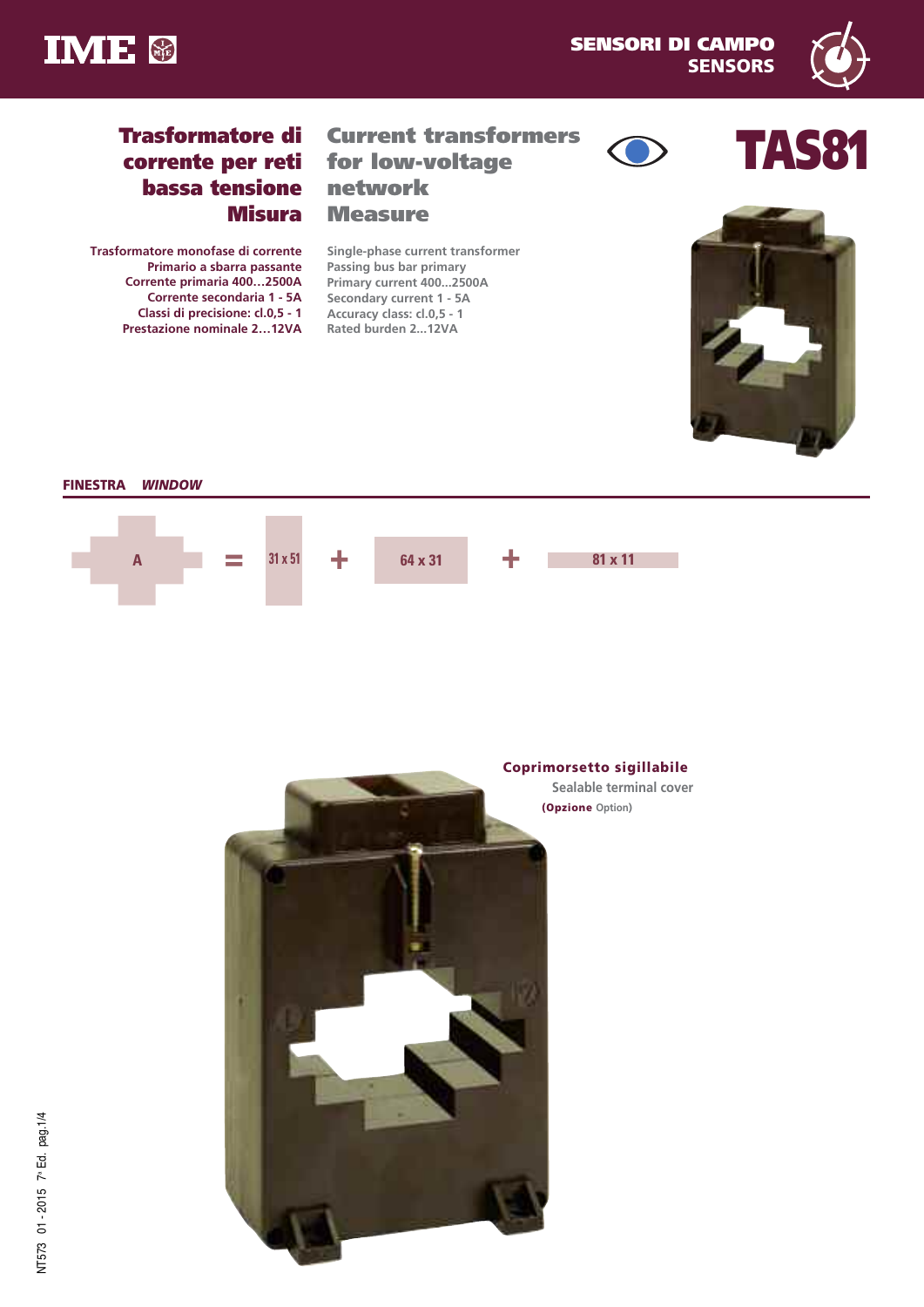| <b>CODICE ORDINAZIONE / ORDER CODE</b> |                                                                          | Corrente primaria      | CL. 0.5         | CL.1           |  |  |  |  |  |
|----------------------------------------|--------------------------------------------------------------------------|------------------------|-----------------|----------------|--|--|--|--|--|
| <b>Secondario / Secondary</b>          |                                                                          | <b>Primary current</b> |                 |                |  |  |  |  |  |
| <b>5A</b>                              | 1A                                                                       | A                      | <b>VA</b>       | <b>VA</b>      |  |  |  |  |  |
| <b>TASN50C400</b>                      | <b>TASN10C400</b>                                                        | 400                    |                 | $\overline{2}$ |  |  |  |  |  |
| <b>TASN50C500</b>                      | <b>TASN10C500</b>                                                        | 500                    | $\overline{2}$  | 4              |  |  |  |  |  |
| <b>TASN50C600</b>                      | <b>TASN10C600</b>                                                        | 600                    | 3               | 5              |  |  |  |  |  |
| <b>TASN50C700</b>                      | <b>TASN10C700</b>                                                        | 700                    | 4               | 6              |  |  |  |  |  |
| <b>TASN50C750</b>                      | <b>TASN10C750</b>                                                        | 750                    | 4               | 6              |  |  |  |  |  |
| <b>TASN50C800</b>                      | <b>TASN10C800</b>                                                        | 800                    | 4               | 6              |  |  |  |  |  |
| <b>TASN50D100</b>                      | <b>TASN10D100</b>                                                        | 1000                   | 6               | 8              |  |  |  |  |  |
| <b>TASN50D120</b>                      | <b>TASN10D120</b>                                                        | 1200                   | 8               | 10             |  |  |  |  |  |
| <b>TASN50D125</b>                      | <b>TASN10D125</b>                                                        | 1250                   | 8               | 10             |  |  |  |  |  |
| <b>TASN50D150</b>                      | <b>TASN10D150</b>                                                        | 1500                   | 10 <sup>1</sup> | 12             |  |  |  |  |  |
| <b>TASN50D160</b>                      | <b>TASN10D160</b>                                                        | 1600                   | 10 <sup>1</sup> | 12             |  |  |  |  |  |
| <b>TASN50D200</b>                      | <b>TASN10D200</b>                                                        | 2000                   | 10 <sup>1</sup> | 12             |  |  |  |  |  |
| <b>TASN50D250</b>                      | <b>TASN10D250</b>                                                        | 2500                   | 10 <sup>1</sup> | 12             |  |  |  |  |  |
| ATACOP03                               | Accessorio coprimorsetto sigillabile / Accessory sealable terminal cover |                        |                 |                |  |  |  |  |  |

#### **NORME DI RIFERIMENTO**

**EN/IEC 61869-1, 61869-2**

#### *REFERENCE STANDARDS*

*EN/IEC 61869-1, 61869-2*

#### **CARATTERISTICHE TECNICHE**

**Corrente nominale primaria**  $I_{\text{nr}}$ **: 400...2500A Frequenza nominale:** 50Hz **Frequenza di funzionamento:** 47…63Hz **Opzione:** frequenza nominale 400Hz (prestazioni da definire) **Corrente termica nominale permanente**  $I_{\text{cth}}$ **: 100%**  $I_{\text{or}}$ **Corrente termica nominale di cortocircuito**  $I_{th}$ : < 60 $I_{pr}$  (max. 90kA) **Corrente nominale dinamica**  $I_{dyn}$ : 2,5 $I_{th}$ **Fattore di sicurezza (FS):** ≤ 5 **Corrente nominale secondaria Isr:** 5-1A **Prestazione nominale:** 2…12VA **Classe di precisione:** 0,5 – 1 **Massima potenza dissipata <sup>1</sup> :** ≤ 14,5W **1** Per il dimensionamento termico dei quadri **Temperatura max ammissibile su cavo a barra primario:** 125°C **Funzionamento garantito a secondario aperto per 1 minuto I trasformatori di corrente non dovrebbero funzionare con l' avvolgimento secondario aperto a causa delle sovratensioni potenzialmente pericolose e dei surriscaldamenti che possono verificarsi. Per ovviare a questo problema è possibile utilizzare l'accessorio ATAP015 (NT710) da collegare direttamente al secondario del trasformatore, in grado di rilevare costantemente la tensione ai morsetti e qualora questa raggiunga il valore di soglia (18V) a causa di una interruzione dei collegamenti o alla rimozione delle apparecchiature, provvede automaticamente alla richiusura del circuito. Al ripristino delle condizioni normali di funzionamento si esclude automaticamente. Collegato permanentemente al secondario del trasformatore da proteggere, non influisce minimamente sulle caratteristiche e prestazioni del TA; non necessita di**

**alcuna alimentazione esterna (autoalimentato).**

#### **PRESCRIZIONI RELATIVE ALL'ISOLAMENTO**

**Trasformatore a secco, isolamento in aria Tensione massima di riferimento per l'isolamento Um:** 0,72kV valore efficace **Livello di isolamento nominale:** 3kV valore efficace 50Hz/1min **Classe di isolamento (EN/IEC 61869-1, 61869-2):** B

#### **CONDIZIONI AMBIENTALI**

**Installazione in situazione non esposta (EN/IEC 61869-1, 61869-2) Temperatura di riferimento:** 23°C ± 1°C **Temperatura di impiego:** -25…50°C (I pr ≤ 1000A) - -25...40°C (I pr > 1000A) **Temperatura media giornaliera:** ≤ 30°C **Temperatura di magazzinaggio:** -40…85°C

## *SPECIFICATIONS*

| Rated primary current I <sub>pr</sub> : 4002500A                         |
|--------------------------------------------------------------------------|
| Rated frequency: 50Hz                                                    |
| Working frequency: 4763Hz                                                |
| <b>Option:</b> rated requency 400Hz (burdens to the advised)             |
| Rated continuous thermal current I <sub>cth</sub> : 100% I <sub>pr</sub> |
| Rated short-time thermal current $I_{th}$ : < 60 $I_{or}$ (max. 90kA)    |
| Rated dynamic current $I_{dyn}$ : 2,5 $I_{th}$                           |
| Instrument security factor (FS): $\leq$ 5                                |
| Rated secondary current $I_{sr}$ : 5 - 1A                                |
| Rated burden: 212VA                                                      |
| Accuracy class: $0,5 - 1$                                                |
| Max. power dissipation $\frac{1}{2}$ : $\leq$ 14,5W                      |
| <sup>1</sup> For switchboard thermal calculation                         |
| The allowed max cable or busbar temp is: $125^{\circ}$ C                 |
| Working time guaranteed with secondary winding open for 1 minute         |
| Current transformers should not be operated with the secondary winding   |
| open-circuited because of the potentially dangerous over-voltages and    |

*overheating which can occur.*

*To obviate this problem, it is possible to use ATAP015 (NT710) accessory to be directly connected with the transformer secondary winding, which is able to continuously detect the terminal voltage and, if the voltage reaches the threshold value (18V) owing to a connection breakdown or disconnection of the devices, automatically closes again the circuit.*

*When the normal working conditions are restored, it automatically disconnects. Continuously connected with the secondary winding of the transformer to protect, it doesn't affect at all the current transformer features or performances. It doesn't need any external supply (self-supplied).*

#### *INSULATION REQUIREMENTS*

| Dry transformer, air insulation                                      |  |
|----------------------------------------------------------------------|--|
| <b>Highest voltage for equipment <math>U_m</math>:</b> 0,72kV r.m.s. |  |
| <b>Rated insulation level: 3kV r.m.s. 50Hz/1min</b>                  |  |
| Class of insulation (EN/IEC 61869-1, 61869-2): B                     |  |

### *ENVIRONMENTAL CONDITIONS*

*Reference temperature: 23°C ± 1°C*

*Nominal temperature range: -25…50°C (I pr ≤ 1000A) - -25...40°C (I pr > 1000A)*

*Daily mean temperature: ≤ 30°C Limit temperature range for storage: -40…85°C*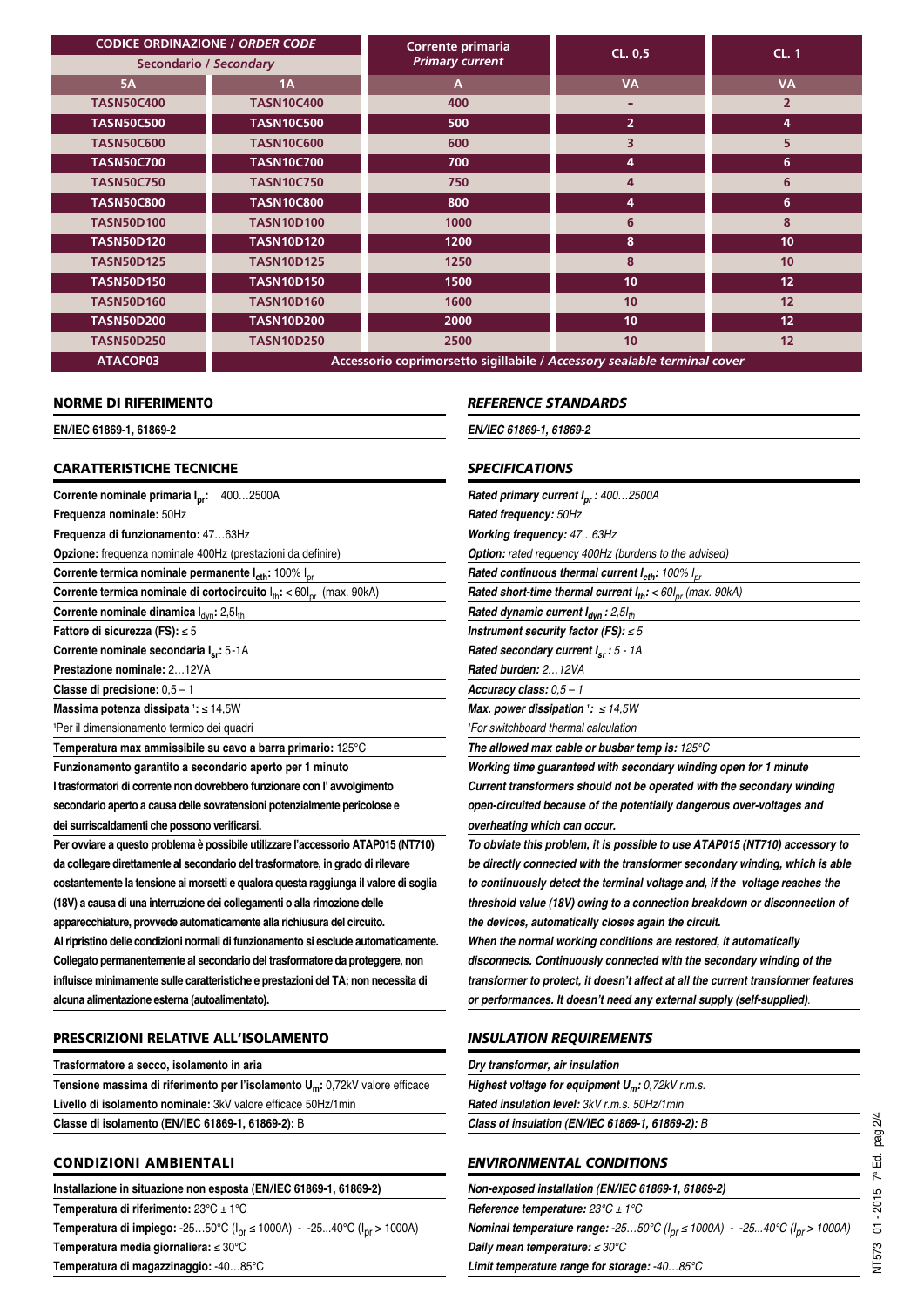## **LIMITI DELL'ERRORE DI CORRENTE E DELL'ERRORE D'ANGOLO**

**(EN/IEC 61869-1, 61869-2)**

| Classe di<br>precisione  | Errore di corrente (rapporto) in percento (±) alla<br>percentuale della corrente nominale<br>sottoindicata<br>± Percentage current (ratio) error at percentage<br>of rated current shown below |      |    |     |     | Errore d'angolo(±) alla percentuale della corrente nominale sottoindicata<br>± Phase displacement at percentage of rated current shown below |    |    |     |                                      |     |                  |    |     |     |
|--------------------------|------------------------------------------------------------------------------------------------------------------------------------------------------------------------------------------------|------|----|-----|-----|----------------------------------------------------------------------------------------------------------------------------------------------|----|----|-----|--------------------------------------|-----|------------------|----|-----|-----|
| <b>Accuracy</b><br>class |                                                                                                                                                                                                |      |    |     |     | <b>Minuti</b><br><b>Minutes</b>                                                                                                              |    |    |     | Centiradianti<br><b>Centiradians</b> |     |                  |    |     |     |
|                          |                                                                                                                                                                                                | 20   | 50 | 100 | 120 |                                                                                                                                              | 20 | 50 | 100 | 120                                  |     | 20               | 50 | 100 | 120 |
| 0,5                      | 1,5                                                                                                                                                                                            | 0,75 |    | 0,5 | 0,5 | 90                                                                                                                                           | 45 |    | 30  | 30                                   | 2,7 | .35 <sub>1</sub> |    | 0.9 | 0.9 |
|                          | 3,0                                                                                                                                                                                            | 1.5  |    | 1,0 | 1,0 | 180                                                                                                                                          | 90 |    | 60  | 60                                   | 5.4 | 2.7              |    |     | 1.8 |

L'errore di corrente e l'errore d'angolo a frequenza nominale non devono superare i valori indicati in tabella, quando la prestazione è uguale a un qualsiasi valore compreso **tra il 25% e il 100% della prestazione nominale**.

### **CUSTODIA**

**Materiale custodia:** policarbonato autoestinguente

**Grado di protezione (EN/IEC 60529):** IP40 custodia - IP00 morsetti (IP20 con coprimorsetto sigillabile)

**Opzione:** coprimorsetto sigillabile

**Peso:** 470 grammi (Max.)

#### **CONNESSIONI**

**Primario:** a sbarra passante

**Coppia max di serraggio per le viti fissaggio barra primaria passante:** 0,2Nm

**Secondario:** morsetti M4 con serraggio a dado

**Siglatura connessioni:** primario P1(K) – P2(L)

secondario s1(k) – s2(l)

*The current error and phase displacement at rated frequency shall not exceed the values given in table when the secondary burden is any value from 25% to 100% of the rated burden.*

### *HOUSING*

*Housing material: self extinguishing polycarbonate Protection degree (EN/IEC 60529): IP40 housing - IP00 terminals (IP20 with sealable terminal cover)*

*Option: sealable terminal cover*

*Weight: 470 grams (Max.)*

### *CONNECTIONS*

*Primary winding: passing bus bar*

*Max. tightening torque for passing primary bar fixing screws: 0,2Nm Secondary winding: tightening by nut M4*

*Connections label: primary winding P1(K) – P2(L)*

*secondary winding s1(k) – s2(l)*

**Effettuando più passaggi (spire) del cavo all'interno del trasformatore, è possibile ridurre il valore della corrente primaria, mantenendo inalterati valori di corrente secondaria, prestazioni, classe di precisione. Corrente primaria effettiva = Corrente primaria nominale: Nm spire Es.: trasformatore con rapporto = 150/5A**







### *LIMITS OF CURRENTS ERROR AND PHASE DISPLACEMENT (EN/IEC 61869-1, 61869-2)*

*Making more cable passages (windings) inside the transformer, it is possible to reduce the primary current value, keeping unchanged the secondary current values,burden and accuracy class. Actual primary current = rated primary current : Nm windings Ex.: transformer with ratio = 150/5A*